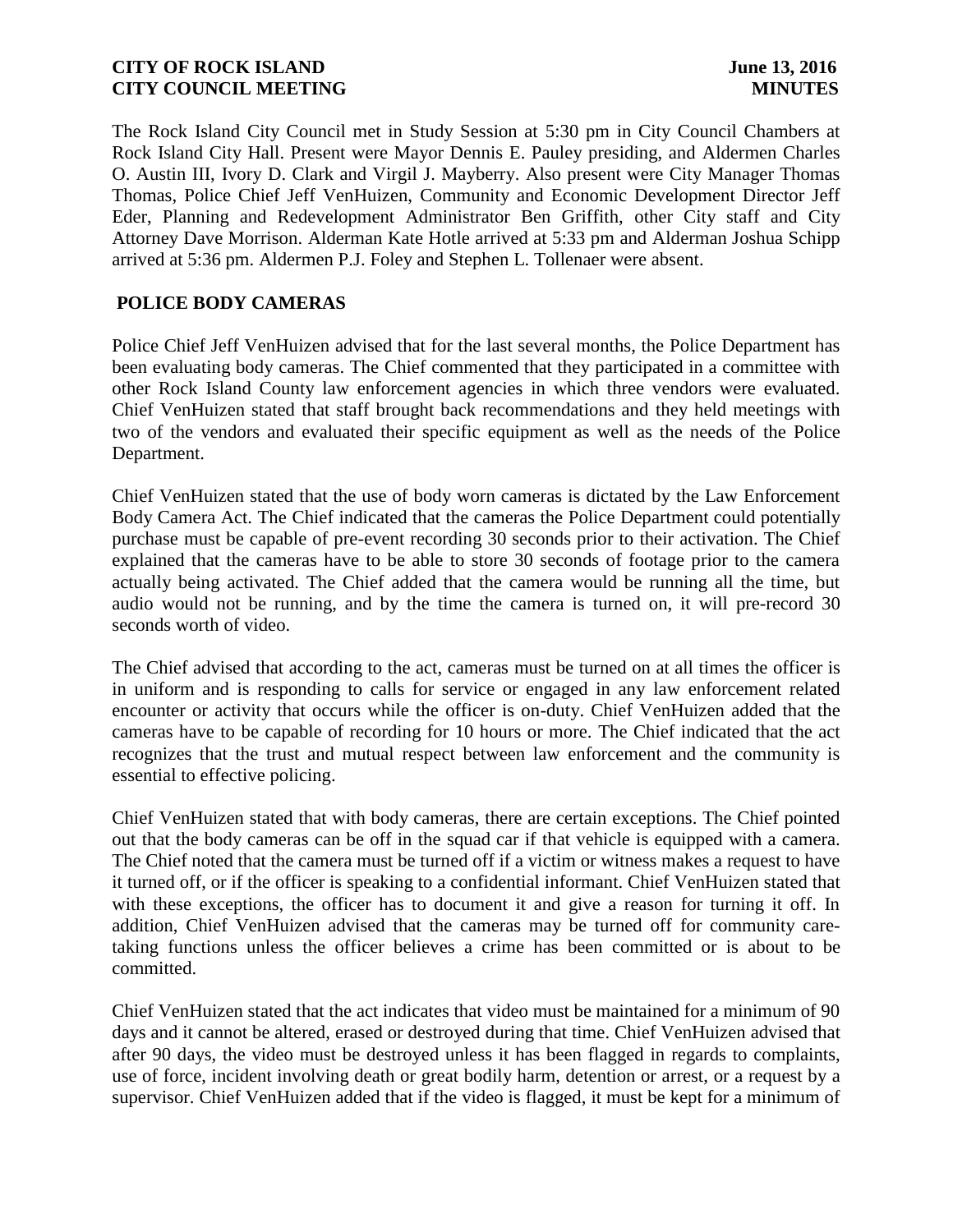two years. The Chief commented that currently, the Police Department retains in-car video for much longer periods of time. The Chief stated that they would probably get the body cameras on the same schedule for destruction as what they currently maintain for the in-car video, provided that they can meet the act requirements.

Next, Police Chief VenHuizen discussed equipment and expenses as it related to body worn cameras. Chief VenHuizen stated that the Police Department is looking at purchasing 65 body cameras with different mounts; the price for the cameras is approximately \$24,339.00. The Chief passed around an example of one of the body cameras. Council discussed the body cameras as it related to mounting option systems.

Chief VenHuizen advised that the cost for the docking stations is about \$15,000.00 and the unlimited storage is approximately \$72,000.00 per year. The Chief stated that the unlimited storage is where the significant cost comes in and it is factored into any body camera program. The Chief commented that there will be license and administration fees and a one-time setup fee. In addition, the Chief stated that computer aided dispatch and records management system integration has to be factored in as well as signal hardware that goes in the squad cars and special equipment for the emergency response team. Chief VenHuizen pointed out that the approximate cost minus a standard issued grant that the vendor would offer with this program is about \$160,000.00.

Chief VenHuizen advised that the equipment represents a capital purchase and the request for funding is part of the Five Year Capital Improvement Plan. The Chief explained that the upfront cost is \$160,000.00 in the first year, and in years two through five, there is an \$86,000.00 cost per year. The Chief indicated that the \$86,000.00 includes storage, licenses for administrative purposes and the computer aided dispatch and records management system integration. The Chief advised that one of the attractive features of the program built into that cost is that every year, there is a replacement program for every two and one-half years where the cameras will be cycled out and the Police Department would get new equipment. Chief VenHuizen further discussed this item.

Police Chief VenHuizen advised that if this project moves forward, there would be a 30 to 90 day lead time in regards to the equipment. The Chief stated that if the Police Department is able to order it in October 2016 and maintain the 2016 prices quoted by the vendor, then the equipment could be purchased in January of 2017. The Chief commented that there would be a 30 to 60 day setup and training period and then everything could be operational in March of 2017.

Council discussed Chief VenHuizen's presentation as it related to Freedom of Information requests concerning video in terms of the workload and time component in fulfilling the requests. Council also discussed the body worn cameras as it related to it being a necessity in terms of building accountability and further establishing public trust. Council further discussed the presentation.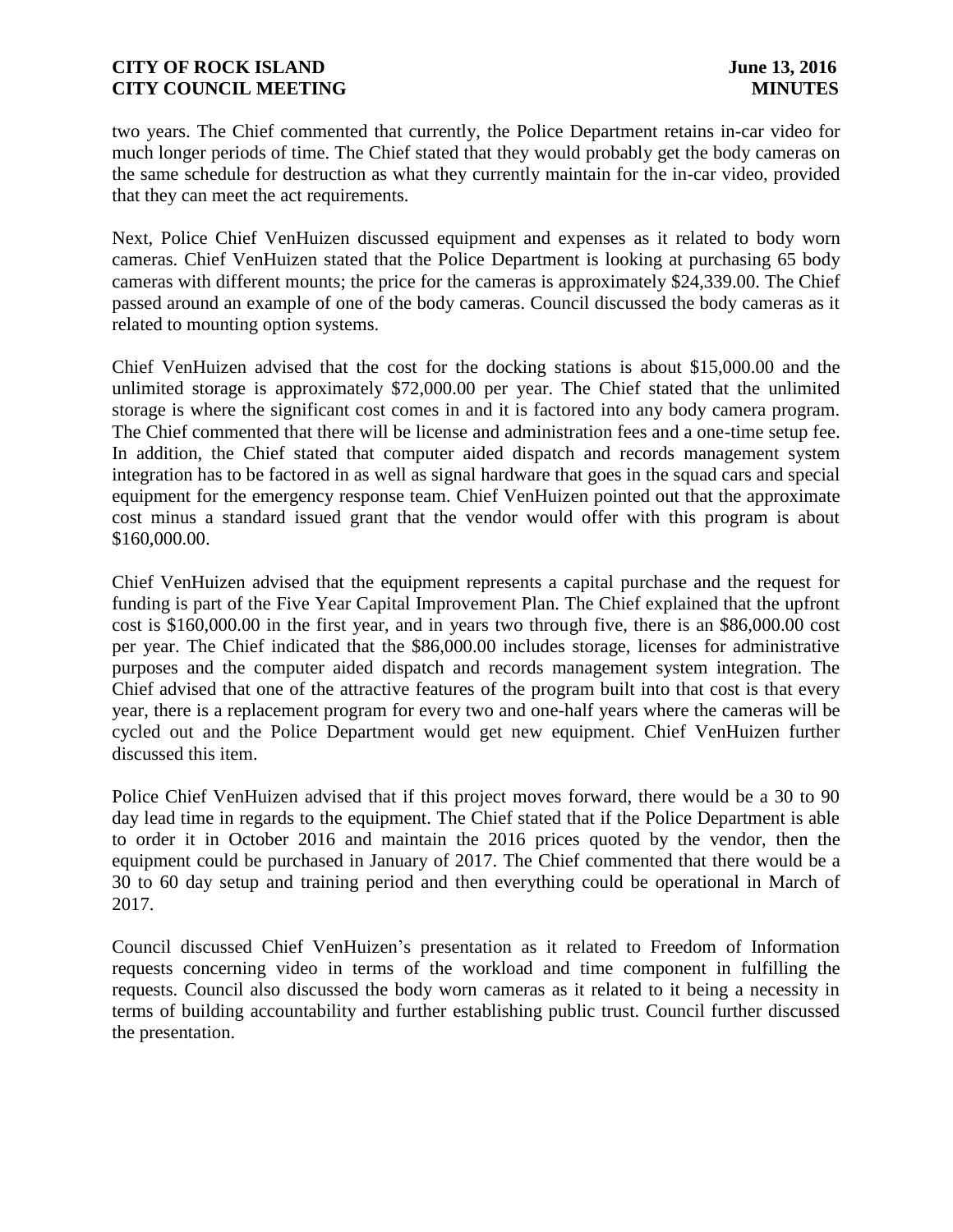### **BOARD OF ZONING APPEALS PROCESS**

Planning and Redevelopment Administrator Ben Griffith advised that the Board of Zoning Appeals (BZA) is created by State statute. Mr. Griffith discussed the three areas that establish and provide guidance for the BZA and how they operate. The three areas discussed included; the State statute, the City's Code of Ordinances and case law. In regards to the Code of Ordinances, Mr. Griffith advised that there is a complete section just for the BZA and certain sections such as the sign ordinance, which specifically calls for the BZA to review in terms of commercial variances for signs.

Mr. Griffith stated that all decisions made by the BZA fall under the State statute and are subject to judicial review. Mr. Griffith indicated that under the statute, if special uses are not approved by the BZA, City Councils may review and make a decision on the request. In regards to another portion of the statute, Mr. Griffith commented that if a variance is not approved by the BZA, City Councils may review and make a decision on the request. Mr. Griffith added that all decisions made by the BZA and City Councils can be appealed to the court. Mr. Griffith pointed out that the State statute allows City Councils to have the ability to review decisions made by the BZA, but currently, Rock Island's Code of Ordinances does not allow that. Mr. Griffith offered that the statutes lay out the groundwork and the Code of Ordinances is where the fine details can be found on how the BZA operates.

Mr. Griffith discussed cases in which the BZA reviews and provides decisions in the City of Rock Island. Various cases discussed included; regulation of building setback lines; regulation of height and bulk of buildings; regulate and limit intensity of uses; and prohibit incompatible uses. Mr. Griffith reiterated that although the State statute allows City Councils to have the ability to review decisions made by the BZA, Rock Island's Code of Ordinances does not allow it.

Next, Mr. Griffith discussed four proposed BZA options that staff looked at for appeals. The four appeal options included; 1. Appealed Board of Zoning cases are placed on the City Council agenda for review within 15 days of the rendering of the BZA's decision, with conditions; 2. All Board of Zoning Appeal cases are placed on the City Council agenda for final review; 3. Utilize a "zoning hearing officer" for all Board of Zoning Appeal cases, similar to Moline and MUNICES for code enforcement; and 4. Revise specific ordinances of concern or ordinances that are unclear. Mr. Griffith further discussed these options.

Mr. Griffith stated that the most practical options are one and two. Mr. Griffith then discussed things to consider in regards to options one and two. Mr. Griffith advised that for option one, the first item to consider would be to appeal to the City Council if the BZA went against a request or against a recommendation of the City planning staff. Mr. Griffith added that the second item to consider would be if the BZA approves a request in which 20% of the property owners that were notified object; and the third item to consider would be if the Mayor or Aldermen ask that the request be placed on the Council agenda for review and consideration.

Mr. Griffith advised that in regards to option two, which would be the simplest solution and is similar to Planning Commission cases, is for all cases to go to Council for final review and consideration. Mr. Griffith added that there would be a defined schedule for decision making and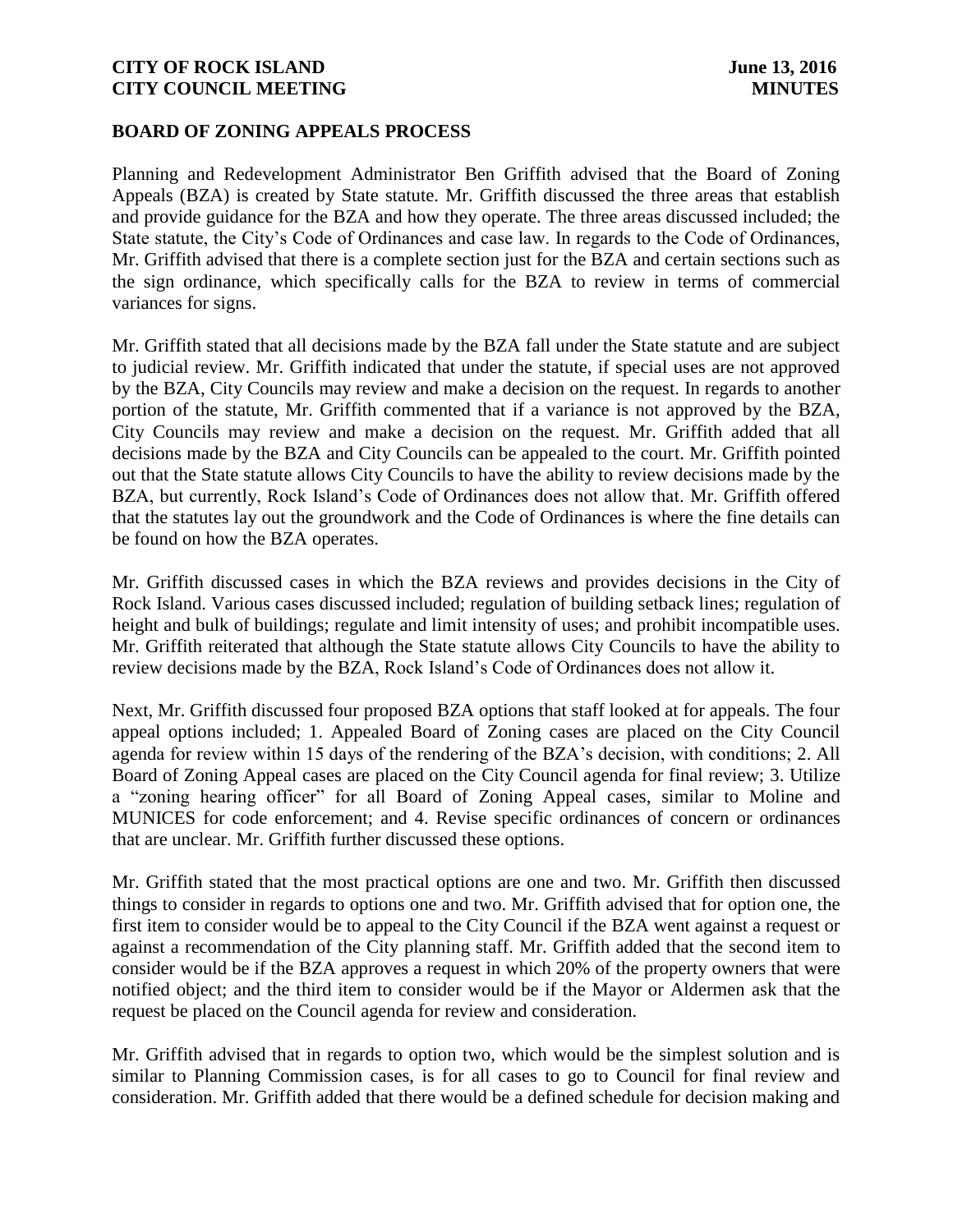there would not be any conflicts with statutory appeal periods. Mr. Griffith further discussed these items to consider for options one and two.

Mr. Griffith stated that if Council decides to restructure the appeal process for the BZA, the recommended option would be number two in which all cases would be placed on the City Council agenda for final review. Mr. Griffith commented that option two allows for consistency and is much more clear and concise. Mr. Griffith further discussed option two as it related to the whole process.

Council discussed the presentation. Alderman Austin discussed option three as it related to utilizing a zoning hearing officer. Alderman Austin commented that if Council were to change, he likes the idea of a hearing officer. However, Alderman Austin stated that he read through six months of documents and he didn't see anything wrong with the approvals and disapprovals from the BZA. Alderman Austin further discussed this item.

Alderman Hotle commented that she wasn't in favor of having all of the simple requests added to the Council agenda. Alderman Hotle stated that over the years, some issues have been brought up in regards to the zoning and planning processes and Council needs to continue having these discussions. Alderman Hotle added that the process needs to be simple and fair and there are some things the City can do to improve what is already in place.

Council and Mr. Griffith also discussed the idea of combining the Planning Commission and Board of Zoning Appeals. City Manager Thomas stated that Aldermen have asked to review about 10% of the BZA decisions and he has told them no. City Manager Thomas further discussed this item.

Community and Economic Development Director Jeff Eder advised that he agreed with City Manager Thomas. Mr. Eder added that the majority of the 10% of cases has been related to the sign ordinance. Council, City Manager Thomas and Mr. Eder further discussed this item.

Alderman Schipp advised that currently, Council does not have the ability to override BZA decisions. Alderman Schipp added that Council should be able to step in and review the request if citizens don't feel they have been given sufficient consideration for their concerns.

Alderman Hotle offered that she would like Council to consider and look into one body that reviews the zoning and planning items. However, Alderman Hotle stated that everything does not need to be reviewed.

After more discussion, Mayor Pauley stated that there needs to be some type of vehicle that if the citizens don't agree with BZA decisions, they can come to Council. The Mayor added that this is an elected body that the people elected to make these decisions.

After more discussion, City Manager Thomas stated that staff will bring several options back to Council for another study session.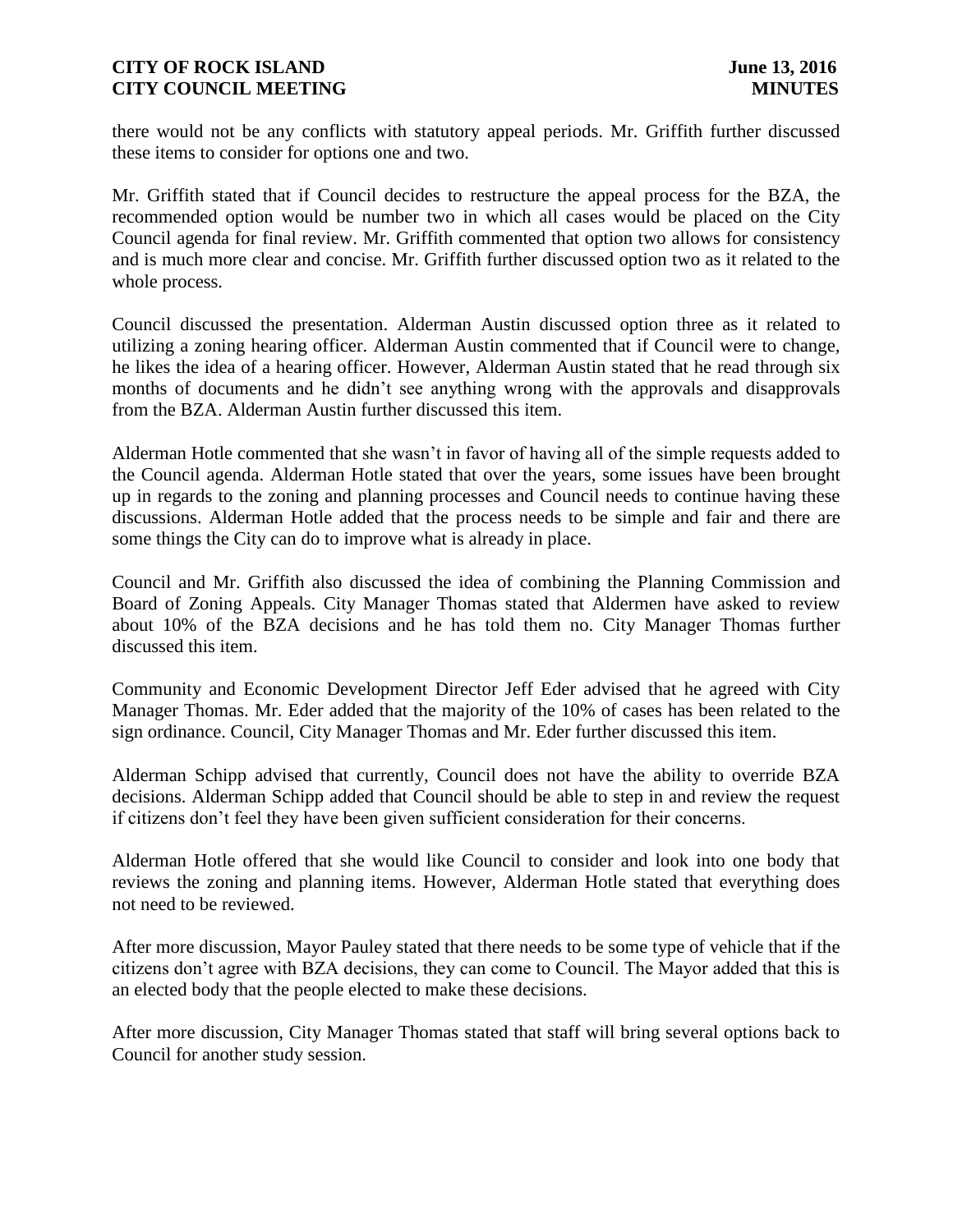# **ADJOURNMENT**

A motion made by Alderman Clark and seconded by Alderman Hotle to adjourn the meeting carried by the following Aye and No vote. Those voting Aye being; Alderman Hotle, Alderman Schipp, Alderman Austin, Alderman Clark and Alderman Mayberry; those voting No, none. The meeting was adjourned at 6:27 pm.

 $\overline{\phantom{a}}$  , and the contract of the contract of the contract of the contract of the contract of the contract of the contract of the contract of the contract of the contract of the contract of the contract of the contrac

Aleisha L. Patchin, City Clerk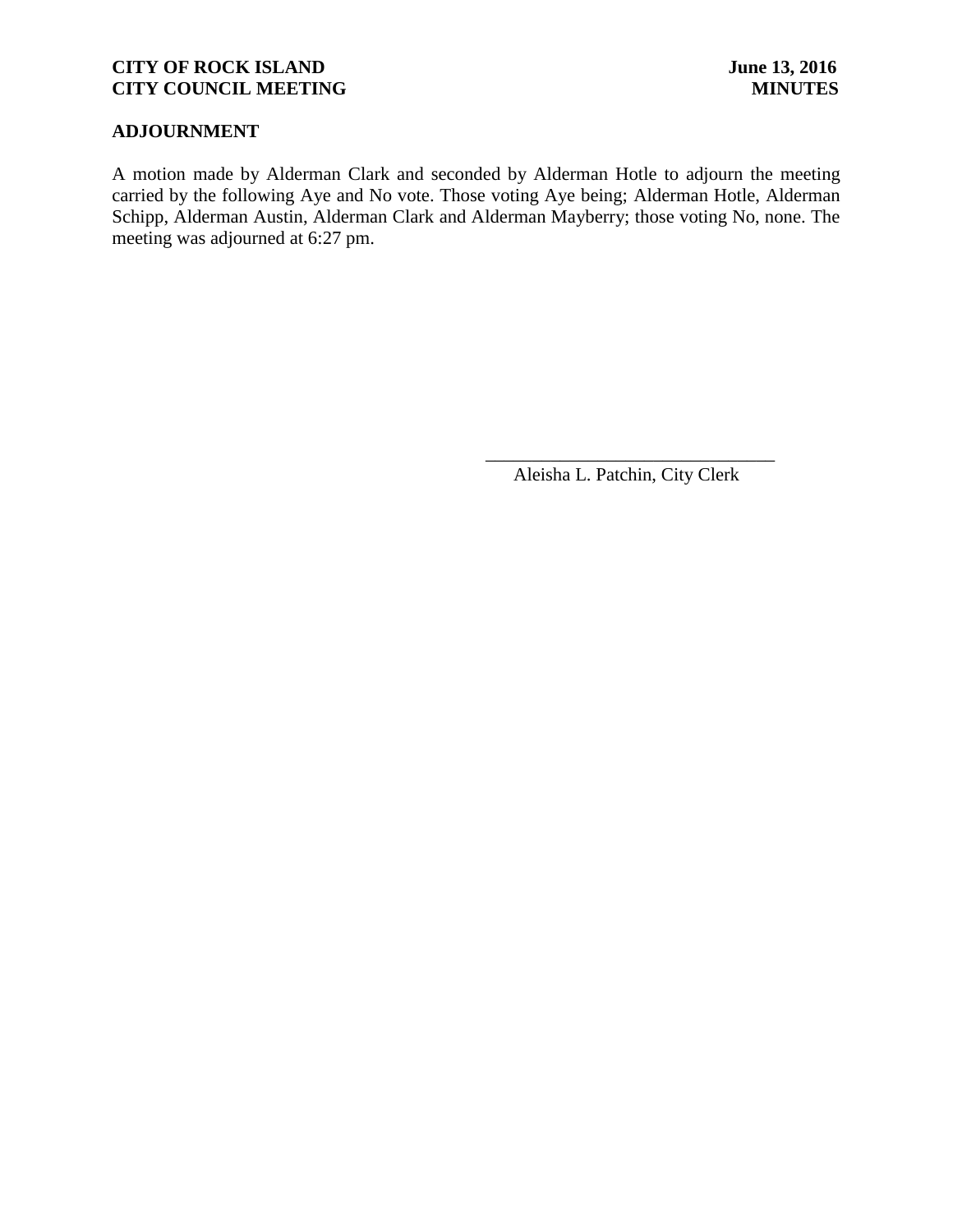Rock Island City Council met in regular session at 6:45 pm in Council Chambers of Rock Island City Hall. Present were Mayor Dennis E. Pauley presiding, and Aldermen Kate Hotle, Joshua Schipp, Charles O. Austin III, Ivory D. Clark and Virgil J. Mayberry. Also present were City Manager Thomas Thomas and City Attorney Dave Morrison. Aldermen P.J. Foley and Stephen L. Tollenaer were absent.

### Introductory Proceedings

Mayor Pauley called the meeting to order and led in the Pledge of Allegiance. Alderman Hotle gave the Invocation.

### Agenda Item #5

# **Minutes of the meeting of June 3, 2016, Minutes of the meeting of June 4, 2016 and Minutes of the meeting of June 6, 2016.**

A motion was made by Alderman Austin and seconded by Alderman Schipp to approve the Minutes of the meeting of June 3, 2016, Minutes of the meeting of June 4, 2016 and Minutes of the meeting of June 6, 2016 as printed. The motion carried by the following Aye and No vote; those voting Aye being; Alderman Hotle, Alderman Schipp, Alderman Austin, Alderman Clark and Alderman Mayberry; those voting No, none.

### Agenda Item #6 **Update Rock Island by Mayor Pauley.**

Family Crafts at Southwest Branch - Crafts are for the whole family! Tuesday, June 14<sup>th</sup> at 6:00 pm will be family night with crafts and activities for all ages and skill levels. Mayor Pauley stated that the event is free and registration is required. For more information, please visit http://rockislandlibrary.org/.

Mayor Pauley stated that Schwiebert Riverfront Park will be closed to the public on Friday, June 24, 2016. Mayor Pauley added that the bike path will be open. The Mayor stated that the American Red Cross has a rental that day and they will use the entire park.

Starlight Revue Concert - Mayor Pauley advised that on Tuesday, June 14, 2016, the Taflins will perform in beautiful Lincoln Park. At 5:00 pm, dinner will be available from Hy-Vee Grill with a dance lesson/family activity from 6:15 pm to 7:00 pm. Mayor Pauley stated that the concert will start sharply at 7:00 pm. Come early at 5:30 pm and join the Rock Island Public Library for the Bookin' It Walking Book Club in the park. Mayor Pauley commented that participants walk and talk about their favorite books, with the first 50 participants receiving a water bottle. The Mayor stated that the Bookin' It Walking Book Club is part of a special Summer Reading activities partnership between the Rock Island Library and Rock Island Parks Department. Call 732-RAIN to check status for inclement weather.

Mayor Pauley stated that the Rock Island Artists' Market is now open for the season every Sunday from 12:00 pm to 3:00 pm. There you can find art, crafts and produce from local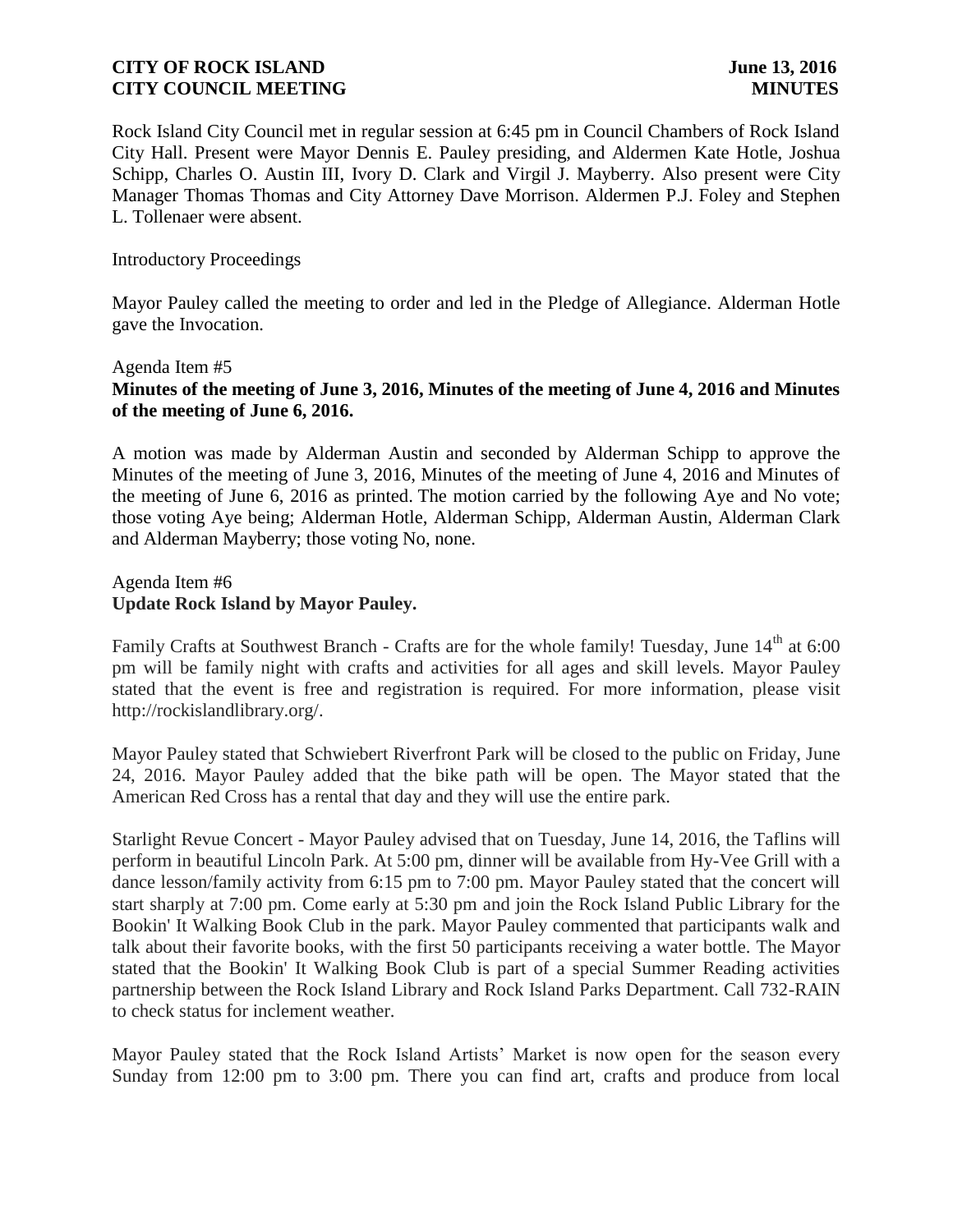vendors. Mayor Pauley commented that the Artists' Market is held at the Skeleton Key at 520  $18^{th}$  Street.

Mayor Pauley advised that on Friday, June 17, 2016, the Daiquiri Factory will present their annual Rock the District concert series in downtown Rock Island. The Mayor added that this is an outdoor concert featuring national and regional rock bands. For more information, please visit www.daiquirifactory.com.

# Agenda Item #7 **Proclamation declaring Saturday, June 25, 2016 as Rock Island County NAACP Day.**

Mayor Pauley stated that the representative accepting the proclamation is not at the meeting yet, so it will be held until later in the meeting.

### Agenda Item #8

# **A Special Ordinance establishing a no parking zone on the west side of 29th Street between 12th and 13th Avenues.**

It was moved by Alderman Hotle and seconded by Alderman Schipp to consider, suspend the rules and pass the ordinance. The motion carried by the following Aye and No vote; those voting Aye being; Alderman Hotle, Alderman Schipp, Alderman Austin and Alderman Mayberry; those voting No, none. Alderman Clark abstained.

Agenda Item #9 **CLAIMS**

It was moved by Alderman Austin and seconded by Alderman Hotle to accept the following report and authorize payment as recommended. The motion carried by the following Aye and No vote; those voting Aye being; Alderman Hotle, Alderman Schipp, Alderman Austin, Alderman Clark and Alderman Mayberry; those voting No, none.

a. Report from the Public Works Department regarding payment #30 in the amount of \$439,498.02 to Gilbane Building Company of Chicago, IL for construction services provided for the Rock Island Police Station project.

Agenda Item #10

# **Claims for the week of June 3 through June 9 in the amount of \$1,191,810.94 and payroll for the weeks of May 23 through June 5 in the amount of \$1,469,717.48.**

Alderman Clark moved and Alderman Mayberry seconded to allow the claims and payroll. The motion carried by the following Aye and No vote; those voting Aye being; Alderman Hotle, Alderman Schipp, Alderman Austin, Alderman Clark and Alderman Mayberry; those voting No, none.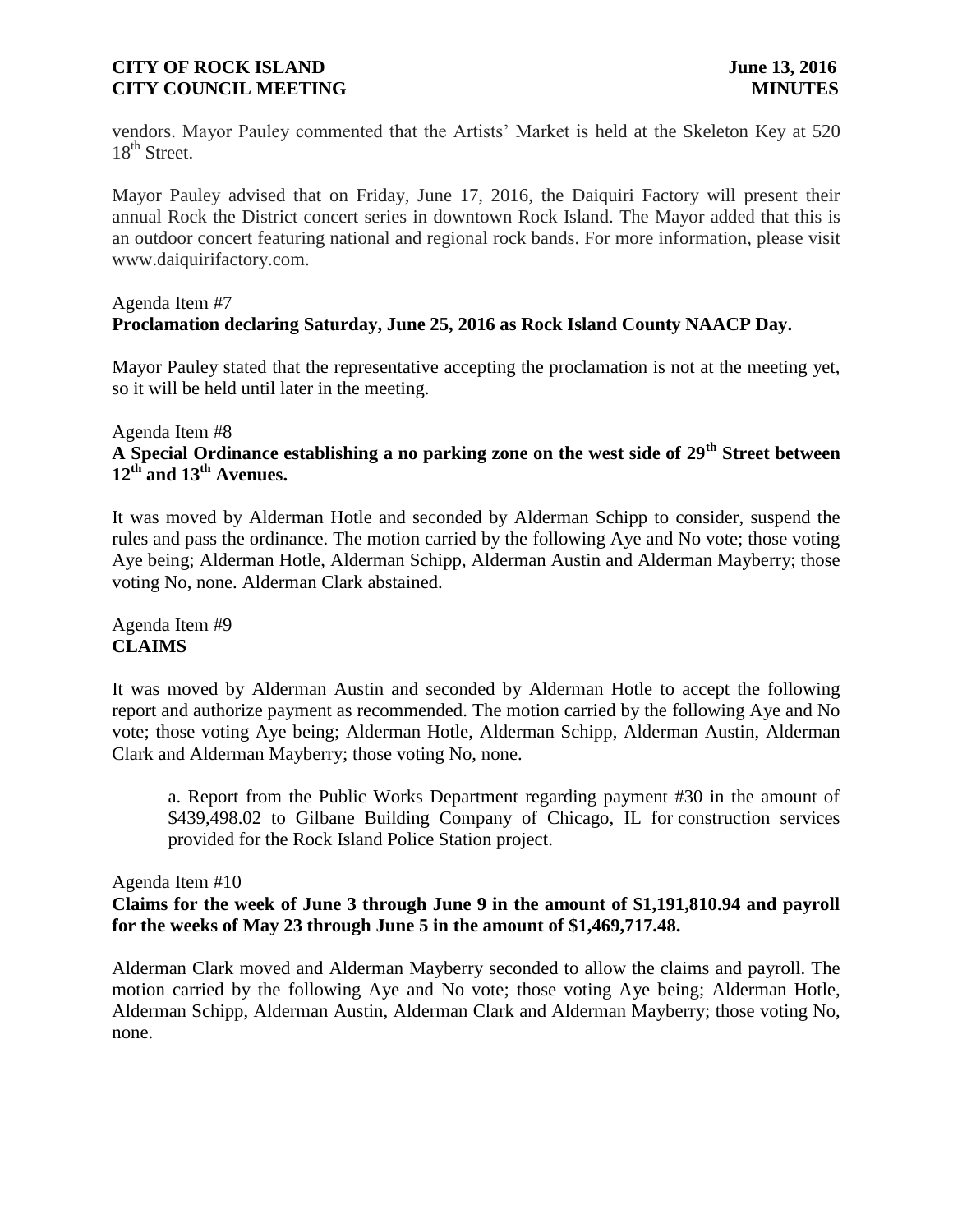### Agenda Item #11 **Purchase Card Claims for the month of May in the amount of \$63,343.64.**

Alderman Austin moved and Alderman Hotle seconded to approve the purchase card claims. The motion carried by the following Aye and No vote; those voting Aye being; Alderman Hotle, Alderman Schipp, Alderman Austin, Alderman Clark and Alderman Mayberry; those voting No, none.

### Agenda Item #12

# **Report from the Public Works Department regarding the purchase of seven low pressure and three high pressure drip traps from L&J Technologies of Hillsdale, IL in the amount of \$12,307.00.**

It was moved by Alderman Hotle and seconded by Alderman Mayberry to approve the purchase as recommended. The motion carried by the following Aye and No vote; those voting Aye being; Alderman Hotle, Alderman Schipp, Alderman Austin, Alderman Clark and Alderman Mayberry; those voting No, none.

### Agenda Item #13

# **Report from the Information Technology Department regarding a contract with CivicPlus of Manhattan, KS for an upgrade to the City website in the amount of \$19,843.00.**

Alderman Schipp moved and Alderman Hotle seconded to approve the contract as recommended and authorize the City Manager to execute the contract documents. The motion carried by the following Aye and No vote; those voting Aye being; Alderman Hotle, Alderman Schipp, Alderman Austin, Alderman Clark and Alderman Mayberry; those voting No, none.

### Agenda Item #14

# **Report from the Community and Economic Development Department regarding the 2017/2018 (April 1, 2017 to March 31, 2018) Community Development Block Grant Allocation Policies.**

It was moved by Alderman Clark and seconded by Alderman Schipp to approve the 2017/2018 Community Development Block Grant Allocation Policies as recommended. The motion carried by the following Aye and No vote; those voting Aye being; Alderman Hotle, Alderman Schipp, Alderman Austin, Alderman Clark and Alderman Mayberry; those voting No, none.

#### Agenda Item #15

# **Report from the Community and Economic Development Department regarding a request from Jeffrey Duncan for a rezoning from an I-1 (light industrial) district to a B-3 (community business) district at 2623 5th Avenue**.

Alderman Hotle moved and Alderman Clark seconded to approve the rezoning as recommended and refer to the City Attorney for an ordinance.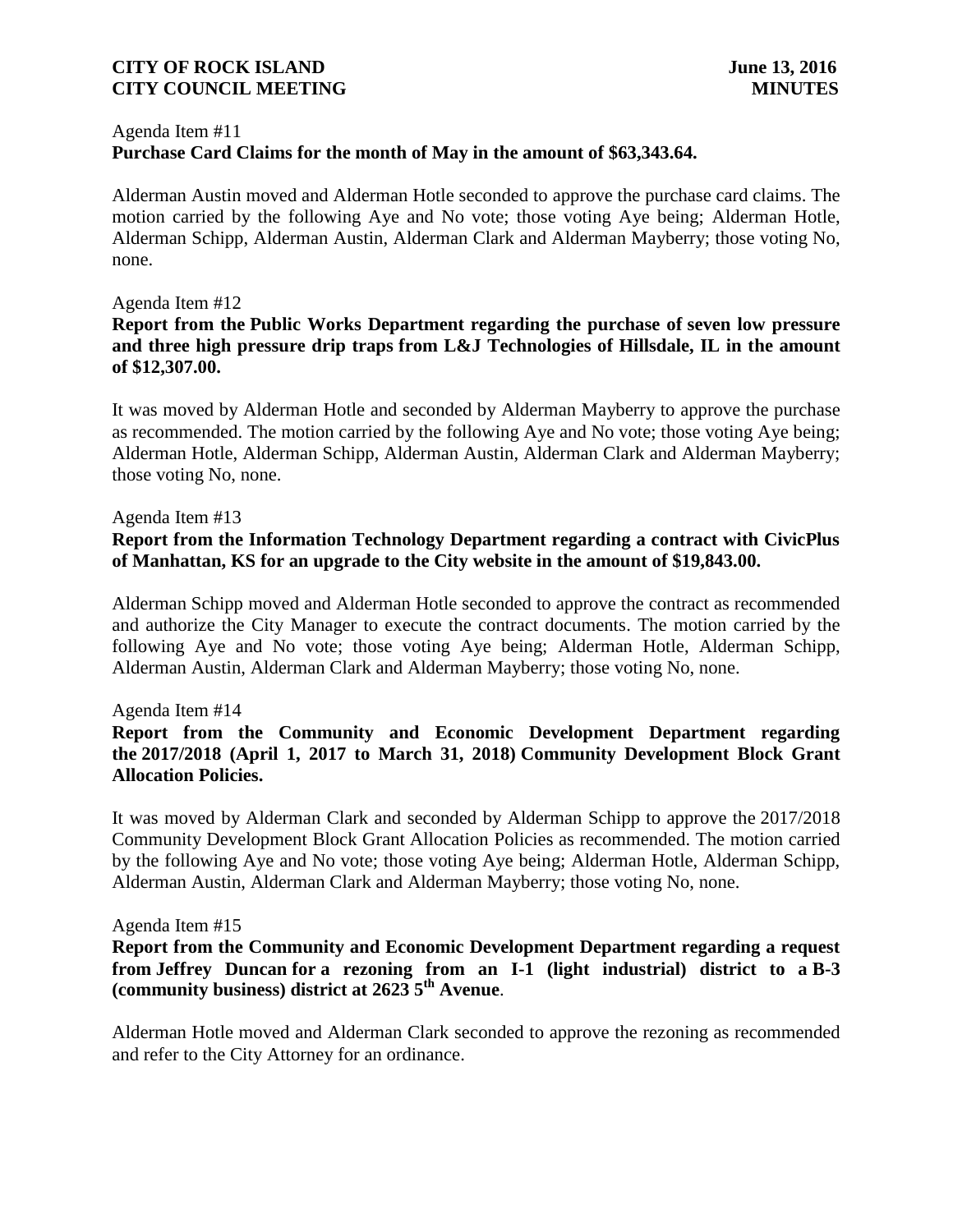Discussion followed. Alderman Austin stated that in the parking analysis, staff estimates that there are approximately 100 to 108 parking spaces located in the north parking lot that are on the subject site; the applicant believes there is a shared parking agreement between the owner of the subject property and owner of the Conservation Club property, but has not provided anything in writing to staff to confirm this. Alderman Austin inquired as to whether there is anything by not having the documentation of an agreement to share parking that would be a deal breaker on this.

Planning and Redevelopment Administrator Ben Griffith stated not at this time. Mr. Griffith indicated that they have a verbal agreement and the applicant intends to enter into a written easement agreement when the sale is completed.

After discussion, the motion carried by the following Aye and No vote; those voting Aye being; Alderman Hotle, Alderman Schipp, Alderman Austin, Alderman Clark and Alderman Mayberry; those voting No, none.

### **Agenda Item #16 and #17**

Alderman Hotle moved to approve the appointments and reappointments as recommended for Items 16 and 17, Alderman Clark seconded. The motion carried by the following Aye and No vote; those voting Aye being; Alderman Hotle, Alderman Schipp, Alderman Austin, Alderman Clark and Alderman Mayberry; those voting No, none.

### Agenda Item #16

## **Report from the Mayor regarding appointments and reappointments to the Arts Advisory Committee.**

Micaela Booth, Executive Director of the Downtown Arts and Entertainment District was appointed to the Arts Advisory Committee to replace Catherine Rodgers-Ingles (The District) who recently retired. Dawn Wohlford-Metallo, Visual Arts Director for Quad City Arts was appointed to the Arts Advisory Committee to replace Jessi Black (Quad City Arts) who decided to step down from the committee.

Joedy Cook and Lori Roderick were reappointed to the Arts Advisory Committee for three year terms that will expire in June 2019.

### Agenda Item #17 **Report from the Mayor regarding a reappointment to the Beautification Commission.**

Bob Towler was reappointed to the Beautification Commission to serve another four year term.

#### Agenda Item #18

**Report from the City Clerk regarding a request from Theresa Thompson of 1106 4 th Street for a Street Closing at 4th Street south of 11th Avenue to the dead end, along with a Sound Amplification permit for a block party to be held on Saturday, June 18, 2016 from 9:00 am to 10:00 pm.**